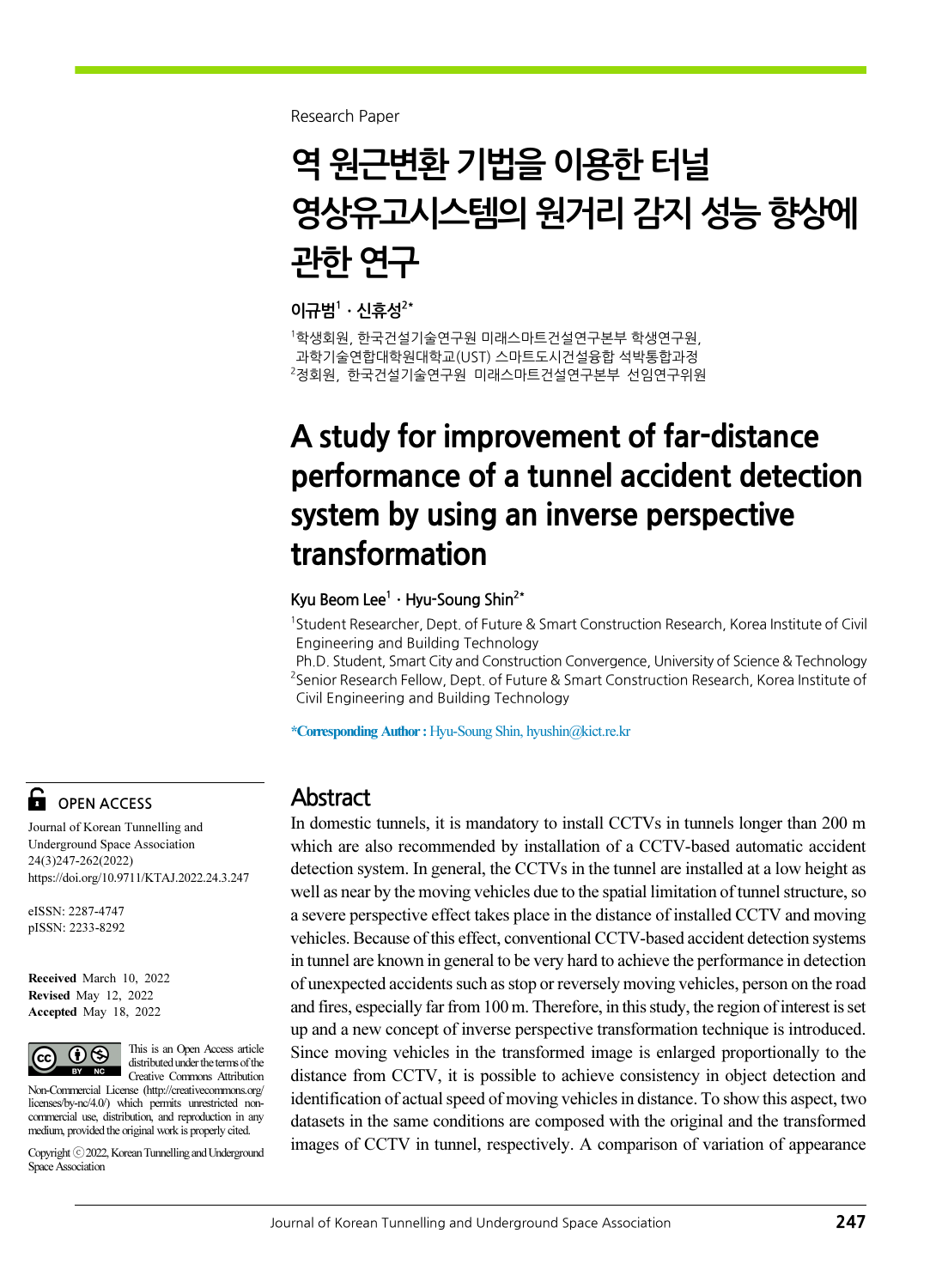speed and size of moving vehicles in distance are made. Then, the performances of the object detection in distance are compared with respect to the both trained deep-learning models. As a result, the model case with the transformed images are able to achieve consistent performance in object and accident detections in distance even by 200 m.

Keywords: Tunnel CCTV-based accident detection system, Inverse perspective transform, Perspective, Transformed image, Deep learning

### 초 록

국내 200 m 이상 연장의 터널에서는 CCTV 설치가 의무화되어 있으며, 터널 내 돌발 상황을 자동으로 인지한 다음 터널 관리자에게 알릴 수 있는 터널 영상유고시스템의 운영이 권고된다. 여기서 터널 내 설치된 CCTV는 터널 구조물의 공간 적인 한계로 인해 낮은 높이로 설치된다. 이에 따라 이동차량과 매우 인접하므로, 이동차량과 CCTV와의 거리에 따른 원 근현상이 매우 심하다. 이로 인해, 기존 터널 영상유고시스템은 터널 CCTV로부터 멀리 떨어질수록 차량의 정차 및 역주 행, 보행자 출현 및 화재 발생과 같은 터널 내 유고상황을 인지하기 매우 어려우며, 100 m 이상의 거리에서는 높은 유고 상황 인지 성능을 기대하기 어려운 것으로 알려져 있다. 이 문제를 해결하기 위해 관심영역 설정 및 역 원근변환(Inverse perspective transform)을 도입하였으며, 이 과정을 통해 얻은 변환영상은 먼 거리에 있는 객체의 크기가 확대된다. 이에 따라 거리에 따라 객체의 크기가 비교적 일정하게 유지되므로, 거리에 따른 객체 인식 성능과 영상에서 보이는 차량의 이 동속도 또한 일관성을 유지할 수 있다. 이를 증명하기 위해 본 논문에서는 터널 CCTV의 원본영상과 변환영상을 바탕으 로 동일한 조건을 가지는 데이터셋을 각각 제작 및 구성하였으며, 영상 내 차량의 실제 위치의 변화에 따른 겉보기 속도 와 객체 크기를 비교하였다. 그 다음 딥러닝 객체인식 모델의 학습 및 추론을 통해 각 영상 데이터셋에 대한 거리에 따른 객체인식 성능을 비교하였다. 결과적으로 변환영상을 사용한 모델은 200 m 이상의 거리에서도 객체인식 성능과 이동 차량의 유고상황 인지 성능을 확보할 수 있음을 보였다.

주요어: 터널 영상유고시스템, 역 원근변환, 원근현상, 변환영상, 딥러닝

### 1. 서 론

도로 터널에서 발생하는 돌발사고를 의미하는 유고상황은 대피공간의 부족, 낮은 조도 등과 같은 열악한 터널 환경 조건으로 인해 외부 도로 환경보다 사고 피해 정도가 크고, 중대형 2차 사고로 이어질 가능성도 매우 크다. 따라서 운용 중인 터널을 관리하는 주체는 유고상황을 조기에 정확히 인지한 다음 신속하게 대응하는 것이 중요 하다. 이에 대한 대응책으로 국토교통부에서는 방재등급 3등급 이상 터널에 대하여 CCTV의 설치를 의무화 및 감시하도록 하였으며, 방재등급이 3등급 미만인 경우, 200 m 이상의 연장을 가진 터널에서는 CCTV의 설치를 권 고한다. 그리고 터널을 관리하는 주체를 보조하기 위해 유고상황을 자동으로 인지 및 알릴 수 있는 터널 영상유고 시스템의 설치 및 운영을 지침으로 권고하고 있다(MOLIT, 2021).

한편 터널 CCTV는 외부 일반 도로에 설치된 CCTV와 비교했을 때, 낮은 조도와 짙은 먼지로 인해 선명한 영상 을 확보하는 것이 어려우며, 공간적인 한계로 인해 터널 내 CCTV 설치 높이를 충분히 확보하기 어려우므로 이동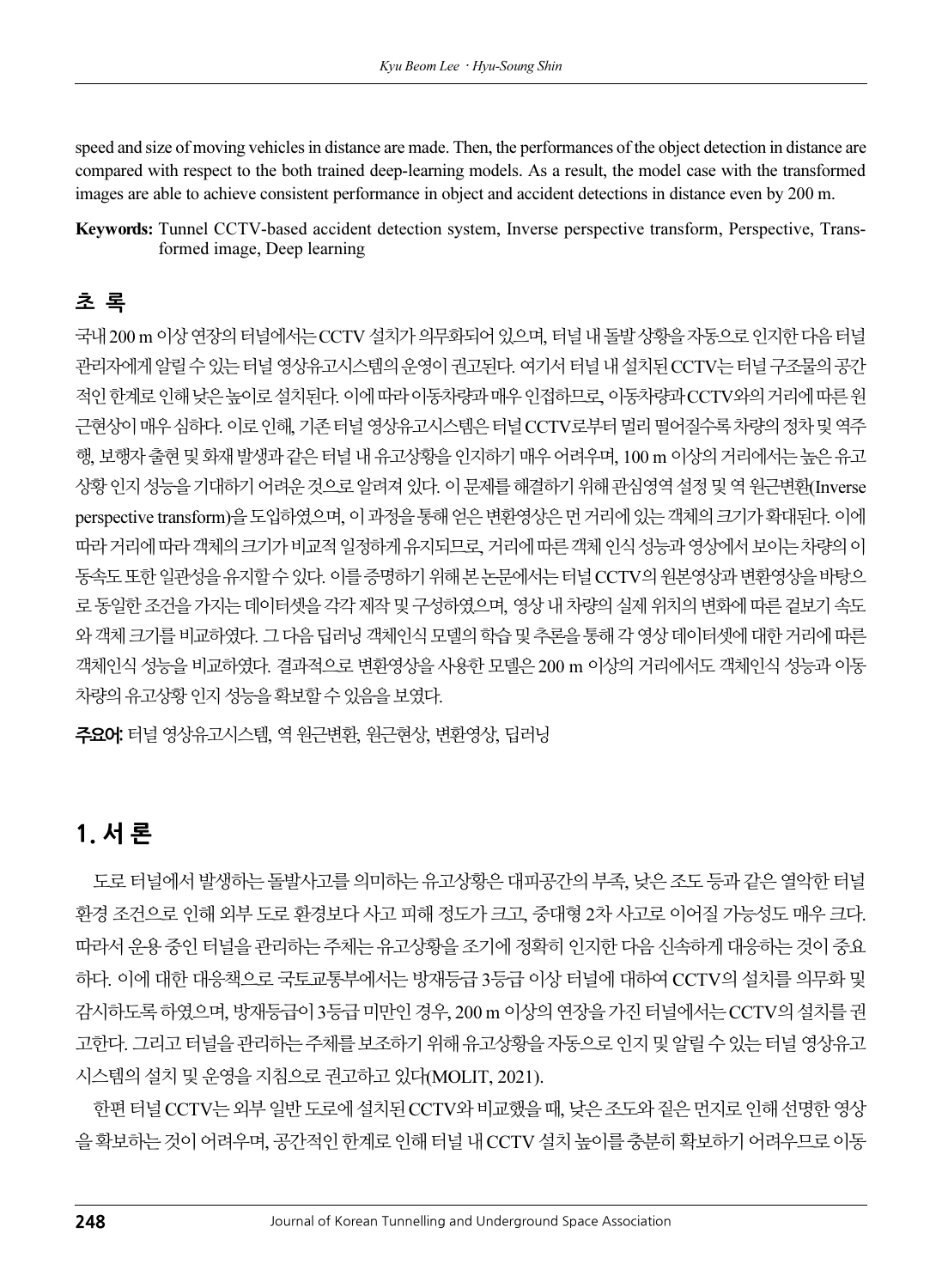차량 측선과 매우 가깝게 설치될 수밖에 없다. 이에 따라 CCTV 영상에 보이는 이동차량은 거리에 따라 극심한 원 근현상이 발생하게 된다.

두 환경을 비교했을 때, 외부 일반 도로에 설치된 CCTV는 공간상 제약이 없으므로 CCTV를 높게 설치할 수 있 으므로 원근현상을 줄이는데 유리하며, 국내에서 일반 도로에 설치된 CCTV는 최소 15 m 이상 높이에서 CCTV 를 설치하도록 되어있다(MOLIT, 2010).

하지만 터널은 공간상 제약으로 인해 터널 CCTV의 설치 높이가 한정된다. 이에 따라 터널 CCTV 영상은 정면 에서 보는 정면도와 유사해지므로 원근현상이 심해진다. 실제로 경기도의 76개 도로터널에 대한 평균 높이는 6.04 m이고, 규정상 터널 내 CCTV 최소 설치 높이는 3.5 m 이상이므로 일반 도로에 대한 CCTV 설치 높이보다 낮은 것을 확인할 수 있다(Gyeonggi Province, 2022).

이러한 이유로 외부 환경에 대응하여 개발된 영상유고시스템은 터널 내 설치 및 운용 시, 터널 내 CCTV와 먼 지점에 대한 객체 인식 및 유고상황 인지 성능이 현격히 떨어진다. 따라서 국토교통부에서는 터널 영상유고시스 템이 설치된 경우, 터널 CCTV와 먼 지점에서 영상유고시스템의 인지 성능을 담보할 수 없기 때문에 터널 내 CCTV의 설치 간격을 규정된 CCTV 설치간격인 200~400 m보다 조밀한 100 m 이내의 간격으로 설치하도록 규 정하고 있다(MOLIT, 2021).

터널 영상유고시스템의 인지성능 발현의 핵심 요소는 객체인식 성능이다(Shin et al., 2017b). 하지만 상기 설 명한 심한 원근현상으로 인해 터널 CCTV로부터 멀어지는 차량 객체는 크기가 급격히 작아지며 객체인식 성능 도 현격히 저하된다(Tong et al., 2020). 이는 결과적으로 터널 영상유고시스템의 인지성능 하락으로 이어진다 (Pflugfelder et al., 2005).

이 문제를 극복하기 위해 Min 등(Min et al., 2019)은 터널 내 CCTV 영상을 고해상도로 재현시켜 보행자의 객 체인식 성능을 향상시키는 연구를 진행하였으며, 기존 객체인식 알고리즘 대비 보행자에 대한 객체인식 성능을 88%에서 90%로 2% 정도 향상시킨 것으로 보고한 바 있다. 그러나 고해상도 영상을 바탕으로 객체인식을 진행 할 경우, 객체인식 속도가 현저히 느려진다. 터널 영상유고시스템은 신속한 유고상황 인지를 위해 정확함뿐만 아 니라 빠른 객체인식을 요구하므로, 고해상도로 영상을 재현시키는 방법은 시스템의 현장 적용성 및 효율성 측면 에서 적절한 방법이 아니다.

한편 터널 CCTV영상은 낮은 조도로 인해 터널 내 조명에 민감하게 반응하므로, 객체인식 성능에 영향을 미치 게 된다. 이 문제를 해결하기 위해 Tsai 등(Tsai et al., 2016)은 영상에서 조도 보상(Illumination compensation)을 통해 터널 내 조명의 영향을 줄이는 방법을 제안한 바 있다. 이를 통해 기존 터널 CCTV 영상에서는 객체인식 알 고리즘이 차량 객체를 하나의 형태로 인식하지 못하였지만, 조도 보상을 진행한 영상에서는 차량 객체를 하나의 형태로 인식하는 것이 가능하였다. 그럼에도 불구하고 터널 CCTV와 멀리 떨어질 때, 객체인식 알고리즘은 터널 배경을 차량으로 인식하는 경우가 발생하므로 심한 원근현상에 대한 근본적인 해결책이 되지 못한다.

따라서 본 연구에서는 멀리 있는 객체의 크기를 가까이 있었을 때와 유사하게 만들어 줌으로써, 거리에 따른 객 체의 크기에 대한 민감도를 최소화시켜줄 수 있는 역 원근변환(Inverse perspective transform) 기법을 도입하였다.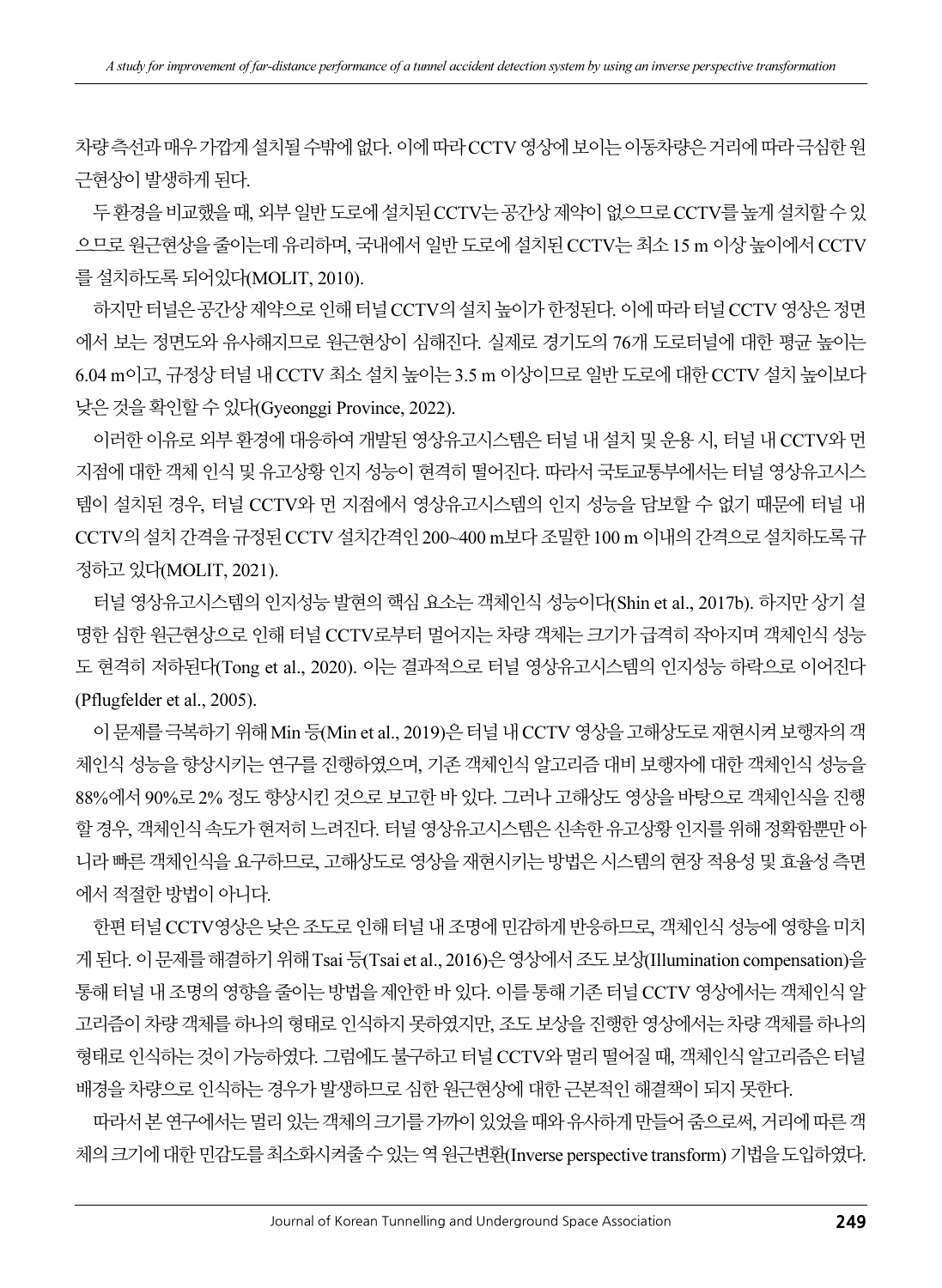이어 가상의 터널 모델링 및 이동차량에 대한 영상 데이터셋을 구축한 다음 다양한 실험을 통해 도입한 기법의 타 당성과 터널 영상유고시스템의 인지성능 향상 효과를 정량적으로 파악하기 위한 연구를 진행하였다.

### 2. 역 원근변환 기법

역 원근변환 기법은 영상을 구성하는 픽셀의 배치 구조를 변경함으로써, 일정한 법칙에 따라 영상을 기하학적 으로 변환시키는 방법을 말한다. 역 원근변환 기법은 영상변환 방법 중 하나로, 주어진 영상에서 원근현상을 보정 하여 완화시킬 수 있는 영상변환 방법이다(Mallot et al., 1991). 본 기법은 현재 자율주행 분야에서 차선인식 (Bertozz et al., 1998) 및 주변 방해물 인식과 차량 인식(Lee et al., 2019) 등에 사용되고 있으며, CCTV를 기반으 로 실시간 끼어들기 위반차량을 검출하는 시스템에도 적용되고 있다(Lee et al., 2011). 본 논문에서는 터널 CCTV 영상에서 나타나는 심한 원근현상의 완화를 통한 터널 영상유고시스템의 유고상황 인지성능 향상을 위해 본 기법을 도입하였다.

#### 2.1 가상 터널 모델링 및 좌표계 묘사

본 논문에서는 역 원근변환의 도입에 대한 필요성을 보이기 위해 원근현상의 가시적 특징에 대해 고찰하였다. 실제 터널 CCTV를 바탕으로 실험적 고찰을 진행하기 위해서는 실제 도로터널 현장에 대한 거리의 실측 및 차량 의 위치정보 측정이 필요하다. 하지만 도로 터널은 타 차량의 주행으로 인해 실측 작업에 위험성이 존재하며, 현장 에서 주행 중인 차량의 주행속도가 일정하지 않는 문제가 있다. 따라서 본 논문에서는 유니티 엔진 게임 개발 플 랫폼 기반으로 가상 터널을 모델링 하였으며(Juliani et al., 2018), 가상터널에서 CCTV의 설치 및 차량의 촬영을



Fig. 1. Real coordinate system and image coordinate system in virtual tunnel model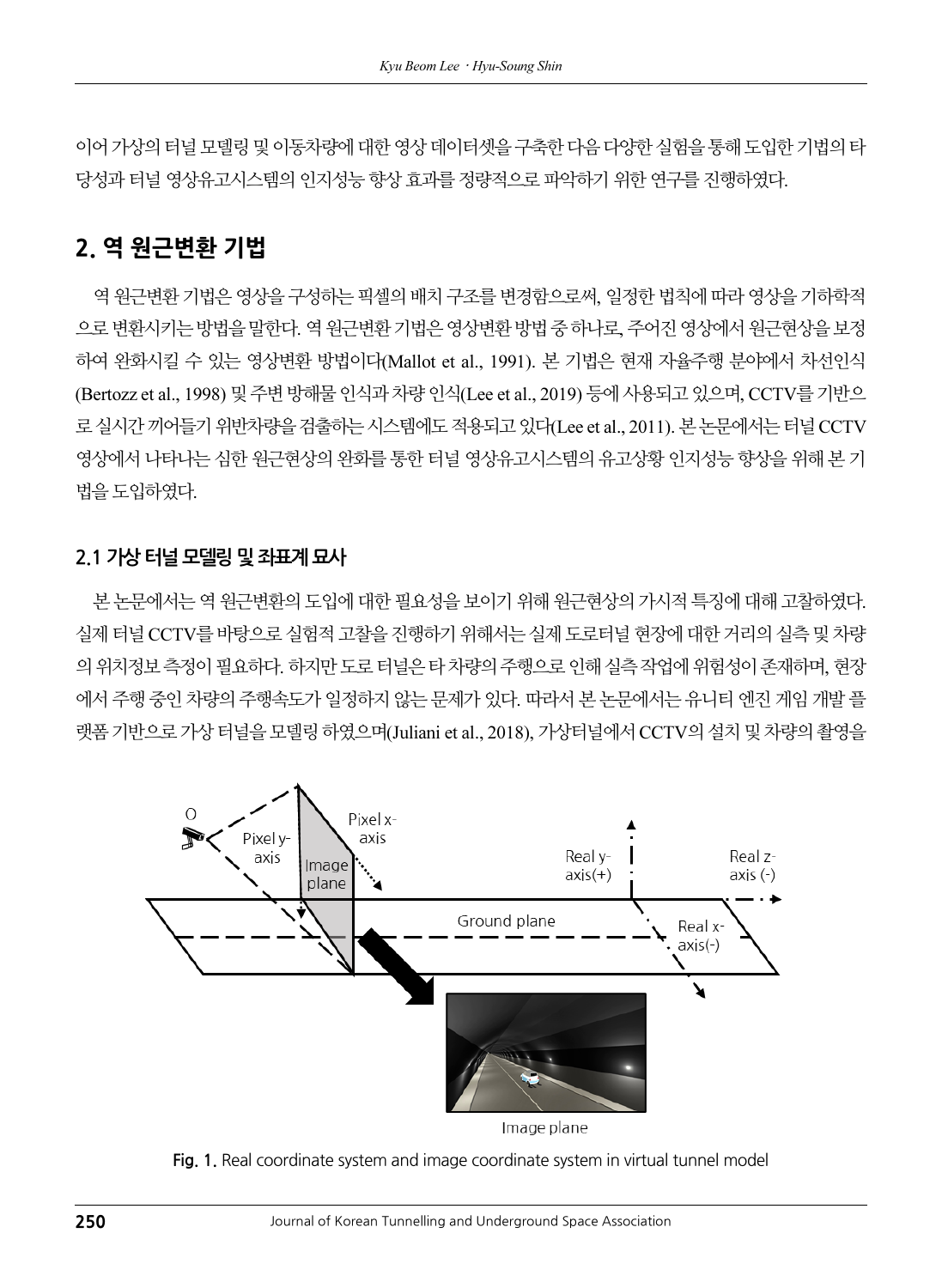통해 터널 CCTV에서 발생하는 원근현상의 특징과 문제점을 파악하였다.

가상 터널에서 실제 좌표계와 터널 CCTV에서 촬영된 영상 좌표계의 조건은 Fig. 1과 같이 표현할 수 있다. 실 제 좌표계에서 터널 CCTV 영상은 'O' 지점에서 촬영되며, 차량은 도로 지표면(Ground plane) 선상을 정속으로 주행한다. 실제 현장의 좌표계는 지표면을 기준으로 차량이 주행하는 방향을 음의 방향으로 z축, 높이 방향은 y 축, 차량이 주행하는 방향의 좌우방향이 x축이다. 한편 터널 CCTV에서 촬영된 영상은 2차원의 영상 좌표계로 표 현할 수 있으며, 영상면(Image plane)에서 수평방향은 픽셀 x축, 수직방향은 픽셀 y축으로 정의할 수 있다.

#### 2.2 터널 CCTV에서 관심영역 설정조건

터널 CCTV 영상(이하 원본영상)에서 역 원근변환 기법을 적용하려면 관심영역(Region of interest, ROI)을 설 정해야 한다. 관심영역은 Fig. 2(a)와 같이 수평면 영상(Top-view image)으로 펼쳐 확인하였을 때, 도로 폭 및 CCTV 설치간격에 맞추어 직사각형 모양으로 표현되어야 한다. 이를 위해서는, Fig. 2(b)의 원본영상에서 다음의 절차에 따라 관심영역을 설정해야 한다.

- (1) 원본영상에서 차량 주행방향과 평행한 좌우측 최외곽 차선 상에 직선 두 개를 그린다.
- (2) 실제 좌표계에서 터널 CCTV와 가장 가까우며, 차량 주행방향과 수직인 직선과 (1)에서 구한 두 직선 사이 교 점 2개를 구한다.
- (3) 실제 좌표계에서 목표한 최대 인지 지점에서 차량 주행방향과 수직인 직선과 (1)에서 구한 두 직선 사이 교점 2개를 구한다.



Fig. 2. Condition for setting a region of interest in the tunnel CCTV image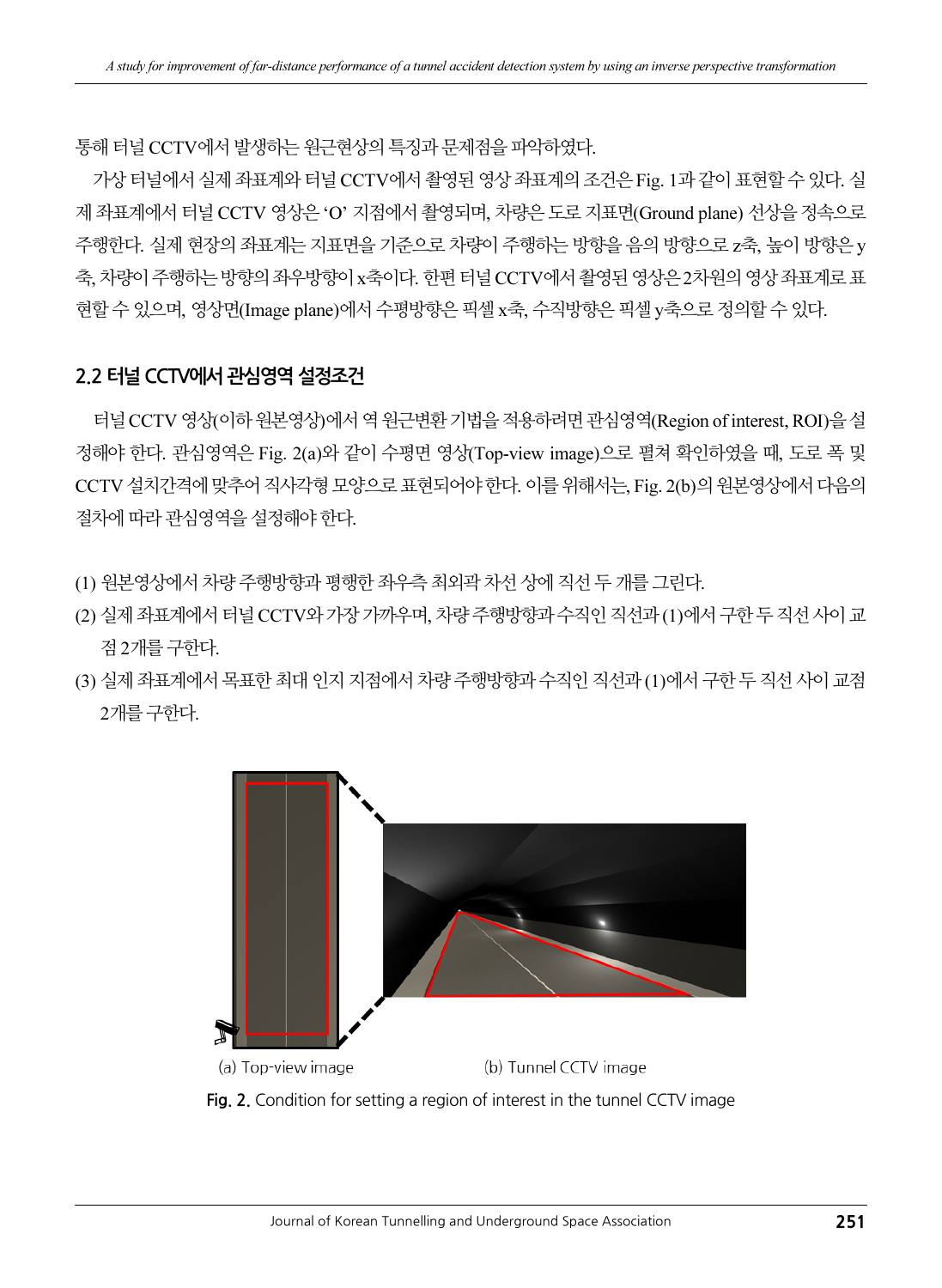이러한 절차를 통해 관심영역을 정의하는 4개의 점을 설정할 수 있다. 설정된 관심영역 4개의 꼭지점 좌표를 이용하여, 원본영상에서 수평면도 상으로 영상변환을 수행한다. 수평면도 영상으로 변환된 관심영역은 직사각형 이다. 그리고 영상변환을 수행하기 위해서 원본영상과 수평면도 상으로 변환된 영상의 동일한 두 점들 간의 좌표 변환 관계를 표현하는 호모그래피(Homography) 행렬이 필요하며(Galeano et al., 2011), 다음 식 (1)과 같이 표 현할 수 있다.

$$
H = \begin{bmatrix} h_{11} & h_{12} & h_{13} \\ h_{21} & h_{22} & h_{23} \\ h_{31} & h_{32} & 1 \end{bmatrix}
$$
 (1)

식 (1)에서 H는 호모그래피 행렬을 말하며, 호모그래피 행렬의 각값들은 좌표변환 관계를 표현하는 값들이다. 역 원근변환은 원본영상 좌표계의 점 (x,y)가 있고, 변환영상 좌표계의 점 (x',y')이 있을 때, 다음 식 (2)와 같이 역 원근변환을 통해 임의 사각형인 관심영역에서 직사각형으로 기하학적 좌표계 변환이 가능하다. 두 좌표계의 단 위는 픽셀이다.

$$
S\begin{bmatrix} x' \\ y' \\ 1 \end{bmatrix} = H\begin{bmatrix} x \\ y \\ 1 \end{bmatrix} = \begin{bmatrix} h_{11} & h_{12} & h_{13} \\ h_{21} & h_{22} & h_{23} \\ h_{31} & h_{32} & 1 \end{bmatrix} \begin{bmatrix} x \\ y \\ 1 \end{bmatrix}
$$
 (2)

식 (2)에서 S는 척도인자(Scale factor)로 두 좌표계의 척도를 맞추는데 필요한 값이다. 결과적으로 역 원근변환 은 원본영상에서 식 (2)를 적용해 변환하면 Fig. 2(a)와 같이 수평면도처럼 보이는 변환영상(Transformed image) 을 얻을 수 있다.

그 다음 터널 영상유고시스템의 유고상황 인지영역을 의미하는 관심영역은 원본영상과 변환영상 모두 동일한 영역으로 설정해야 한다. 따라서 기 설정된 직사각형의 변환영상 관심영역을 최종 결정하기 위한 후처리 프로세 스를 수행해야 한다.

Fig. 3은 기 설정된 관심영역 및 호모그래피 행렬을 이용한 역 원근변환을 실행하는 과정을 보여준다. 후처리 프로세스는 먼저 Fig. 3(a)와 같이 원본영상에서 관심영역을 설정한 다음 호모그래피 행렬의 구성 및 역 원근변환 을 실행하여 Fig. 3(b)와 같이 원본영상과 대응되는 변환영상을 얻는다. Fig. 3(b)의 변환영상의 해상도는 원본영 상과 동일하다. 그 다음 Fig. 3(c)와 같이 원본영상의 관심영역과 대응되는 직사각형의 관심영역을 변환영상에서 설정한다. 마지막으로 변환영상에서 직사각형의 관심영역을 추출하여, Fig. 3(d)와 같이 원근현상이 완화된 변환 영상을 얻을 수 있다.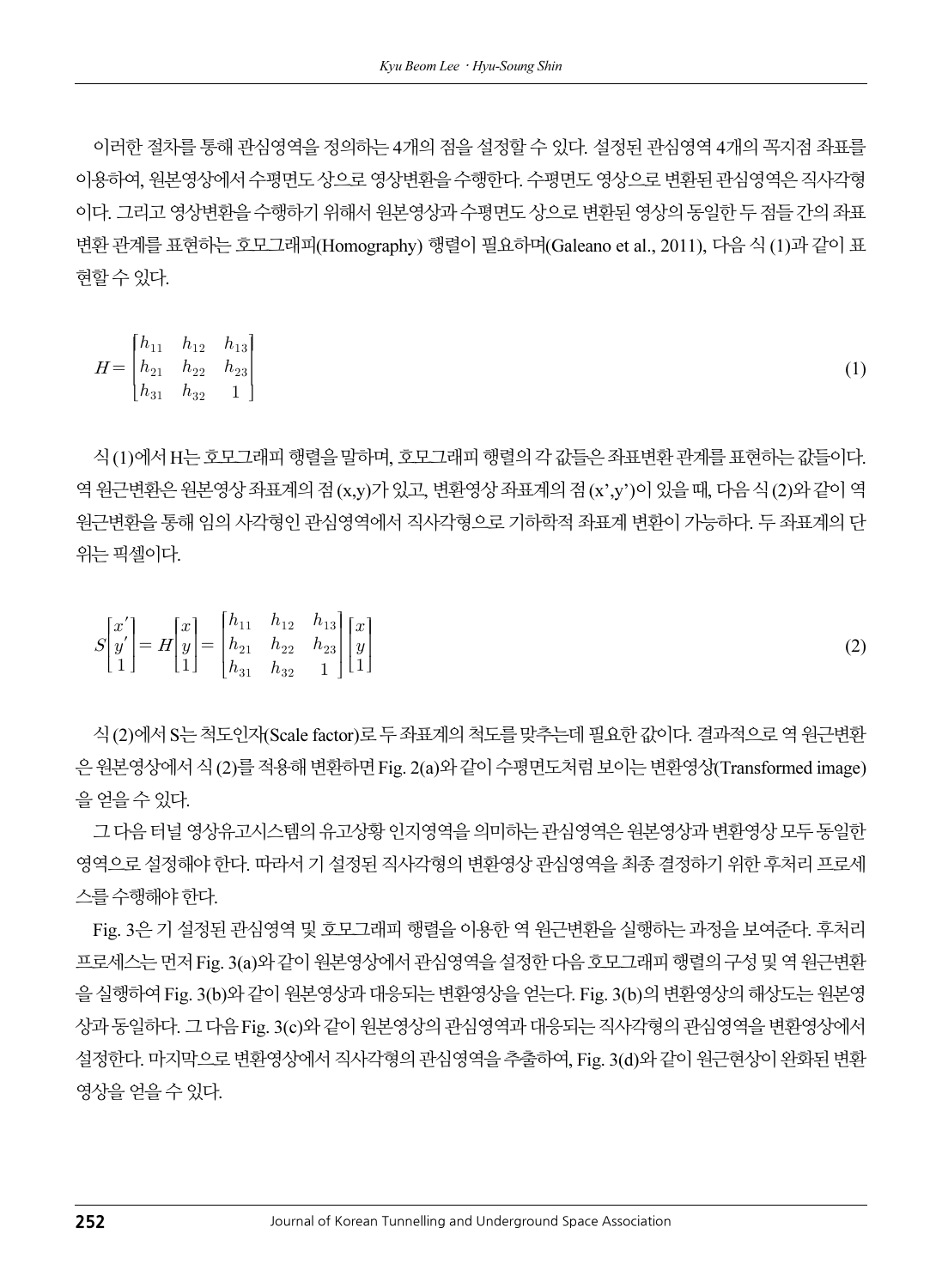



### 3. 원근현상 저감효과 비교 검토 실험

#### 3.1 실험 개요

본 논문에서는 원근현상 완화에 대한 터널 영상유고시스템의 성능 검토를 위해 원본영상과 변환영상 내 차량의 위치이동에 따른 겉보기 속도와 차량객체 크기의 변화를 고찰하였다. 그 다음 각 영상에서 딥러닝 학습모델의 객체인식 성능을 비교 검토하였다. 본 실험은 원본영상과 변환영상의 실험조건이 같아야 한다. 따라서 두 영상의 관심영역의 절대 면적과 크기가 동일하며, Fig. 4와 같이 차량 주행방향으로 터널 내 관심영역 설정범위를 일반 터널 CCTV 설치 간격인 200 m로 설정하였다. 그리고 원본영상에 해당하는 실험조건은 Fig. 4(a)와 같이 관심영 역 밖의 배경에 대해 검정색 배경으로 처리한 다음 자르기(Crop)를 진행하여 얻은 영상에 대해 Case 1으로 명명 하였다(Shin et al., 2017a). 그리고 변환영상에 해당하는 실험조건은 위 2.3절에서 설명한 방법으로 기 설정된 관 심영역에서 호모그래피 행렬을 찾은 다음 Fig. 4(b)와 같이 역 원근변환 및 자르기를 진행하여 얻은 영상을 말하 며 Case 2로 명명하였다.

그 다음 각 Case에 대한 데이터셋은 동일한 영상을 기반으로 레이블링이 진행되었다. 따라서 2개의 데이터셋 은 동일한 정지영상 개수와 동일한 객체 수를 가지며, 학습용 데이터셋과 추론용 데이터셋 구분도 동일하게 진행 하였다.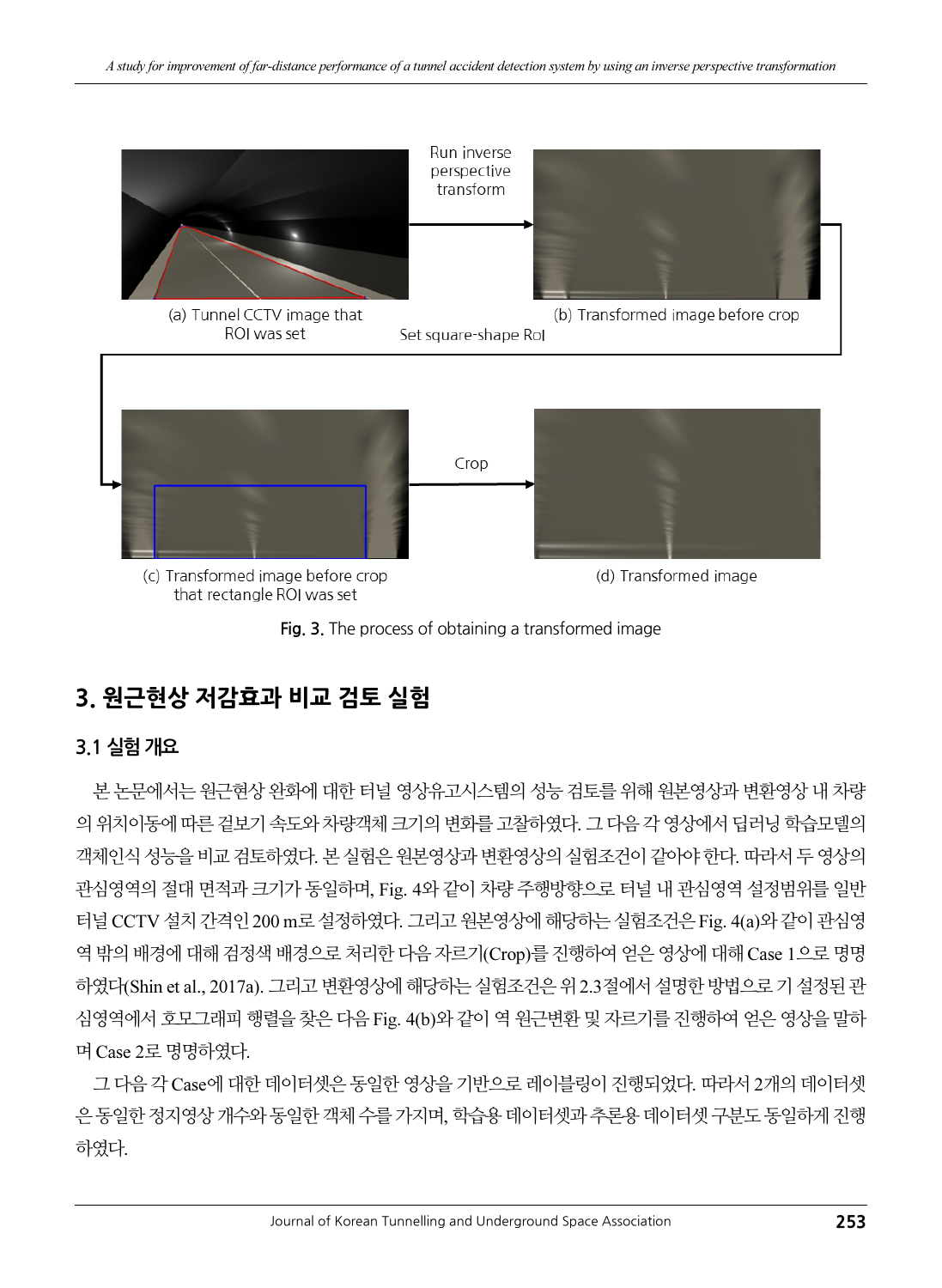

Fig. 4. Experimental conditions divided according to the ROI set in the tunnel CCTV image

#### 3.2 영상 내 보여지는 객체에 대한 원근현상의 영향 검토

#### 3.2.1 실제 위치변화에 따른 겉보기 속도 변화

겉보기 속도(Appearance velocity)는 영상에서 보여지는 속도로 정의한다. 원근현상이 심한 경우, 실제속도는 일정하지만 겉보기 속도는 급격하게 감소하게 된다. 여기서 본 논문에서 제안한 역 원근변환을 통해 원근현상을 완화하면, 겉보기 속도도 실제속도와 유사하게 변환시킬 수 있다.

Fig. 5는 겉보기 속도를 계산하는 방법을 나타낸 것이다. 겉보기 속도는 영상 좌표계에서 계산되며, 터널의 주 행방향은 실제 현장 좌표계에서는 z방향, 영상에서는 Fig. 5와 같이 y방향이다. 차량의 탐지 시작점인 0을 기준으 로 주행방향으로 음의 거리로 나타낸다. 변환영상에서는 수직방향 픽셀값의 변화량을 dy, 시간차를 dt로 정의하 고 겉보기 속도 V를 다음 식 (3)과 같이 나타낼 수 있다. 식 (3)에서 겉보기 속도를 의미하는 V의 단위는 픽셀/초로 나타낸다. 

$$
V = \frac{dy}{dt} \tag{3}
$$

본 실험에서는 차량을 주행방향으로 시속 60 km 정속 주행시켰다. 차량의 실제 위치에 따른 겉보기 속도의 변 화는 Fig. 6과 같다.

Fig. 6에서 원본영상인 Case 1에서는 원근현상이 심하기 때문에 터널 CCTV와 멀어질수록 겉보기 속도가 급격 하게 감소하는 것을 확인할 수 있으며, 시작선 상에서 100 m 떨어진 지점을 지나갈 때, 차량의 겉보기 속도는 0에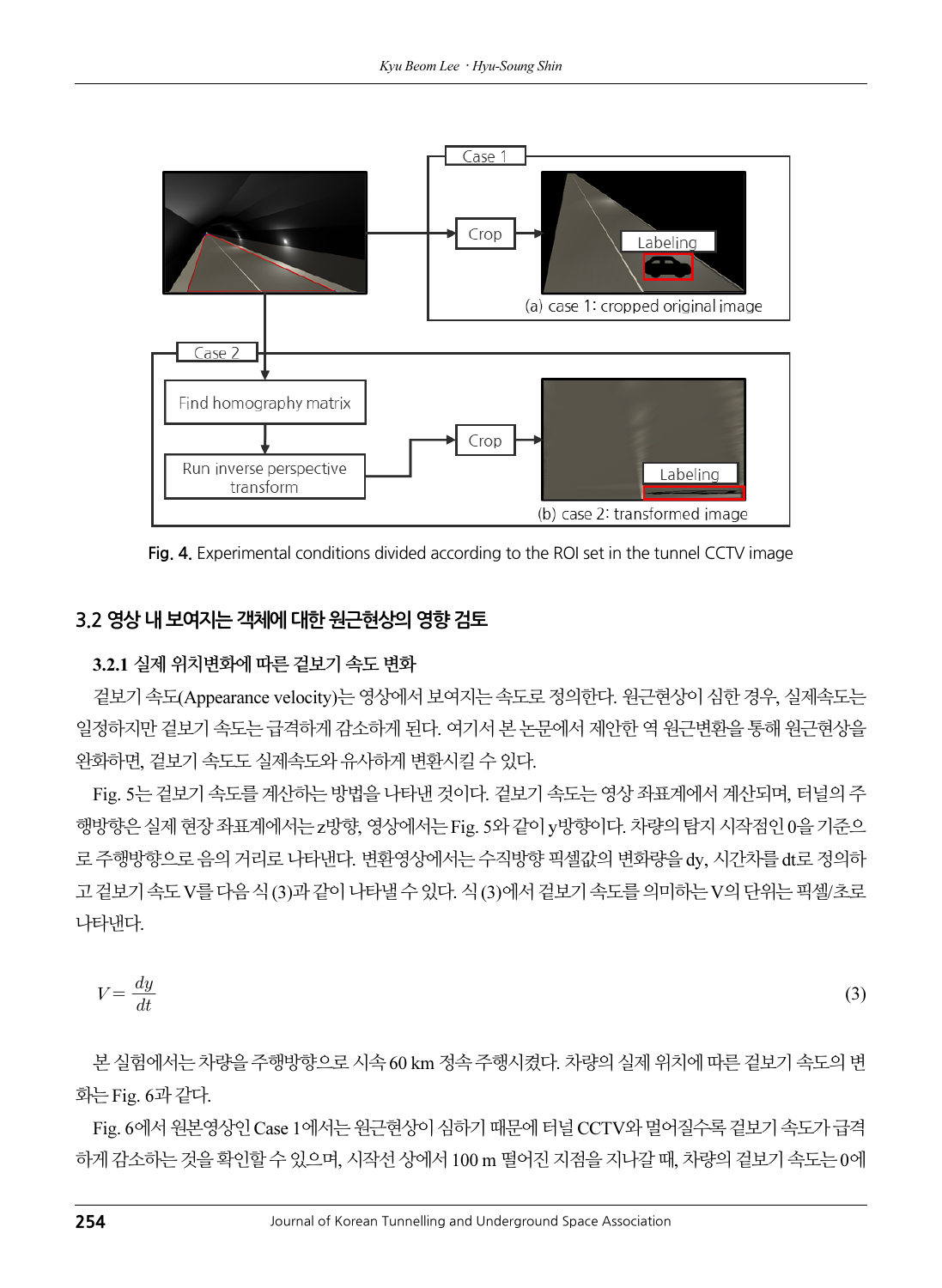가까워지는 경향을 보인다. 한편 변환영상인 Case 2에서는 실제 위치와 상관없이 거의 일정한 겉보기 속도를 유 지하는 경향을 보인다.



Fig. 5. Appearance velocity calculation process for a single vehicle object



Fig. 6. Comparison of the appearance velocity of the single vehicle as the real position was changed

#### 3.2.2 실제 위치변화에 따른 차량 객체의 크기 변화

원근현상 완화는 영상에서 보여지는 차량 객체의 실제 위치에 따른 크기 변화에서도 크게 영향을 미친다. 차량 객체의 크기는 차량 경계박스에서 수평축인 x축 방향으로 경계박스의 폭, y축 방향으로 경계박스의 높이를 정의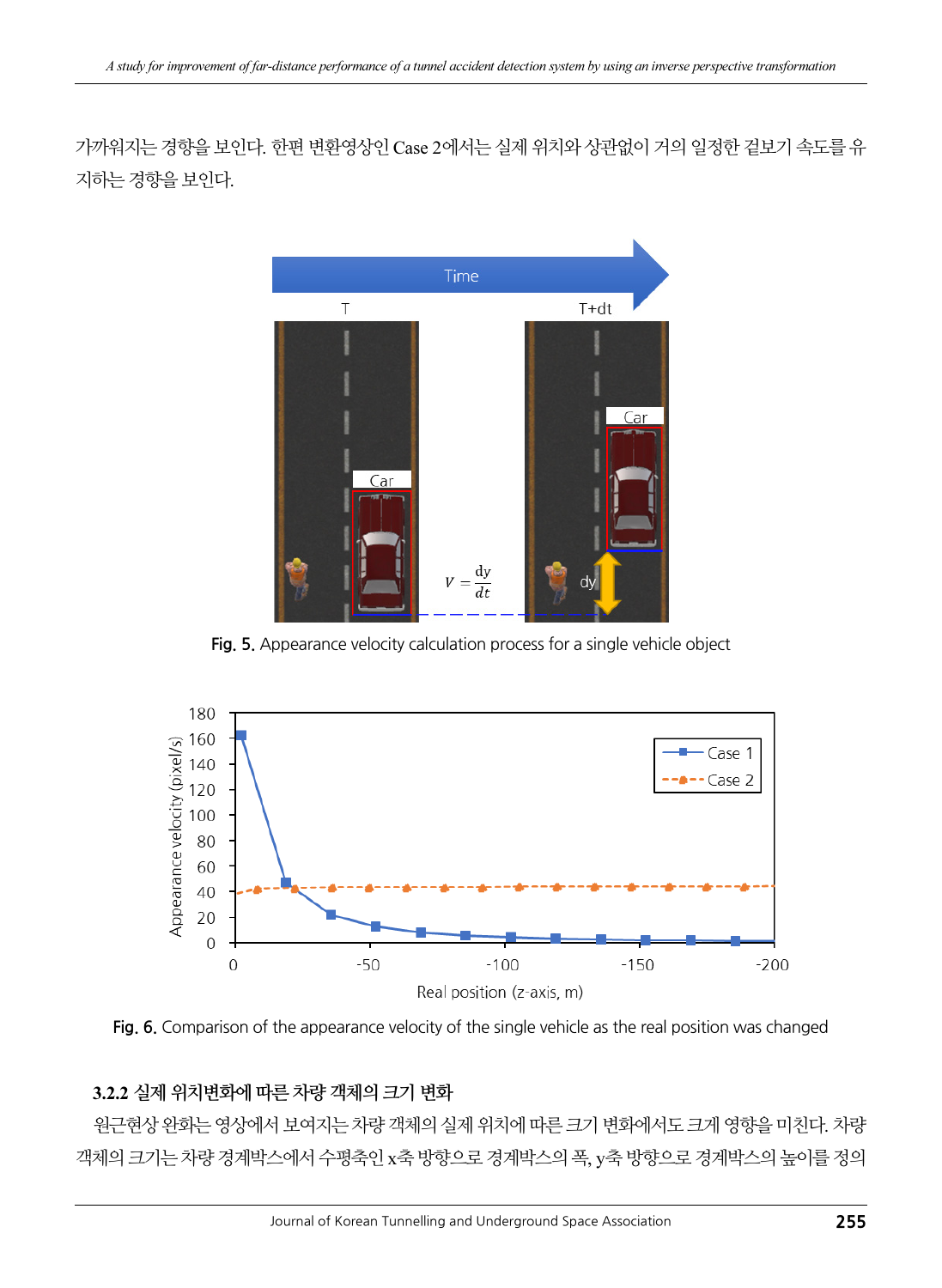할 수 있다.

Fig. 7은 원본영상과 변환영상 각각에서 실제 위치에 따른 차량 객체의 폭과 높이의 변화를 보여준다. 터널 CCTV는 0 m의 위치에 존재하며, 차량은 실제 좌표계에서 z축 음의 방향으로 진행하게 된다. Fig. 7(a)에서 차량 객체의 폭을 먼저 비교해보면 원본영상인 Case 1은 터널 CCTV와 차량간 거리가 멀어질수록 객체의 폭이 급격하 게 감소하지만, Case 2는 비교적 일정한 크기로 유지됨을 확인할 수 있다. 한편 Fig. 7(b)에서 객체의 높이 변화를 비교했을 때, Case 1은 Fig. 7(a)와 마찬가지로 객체의 높이가 급격하게 감소한다. 그런데 Case 2는 차량의 진행 에 따라 객체의 높이가 증가하다가, 객체의 위치가 -150 m 지점일 때부터 감소하는 경향을 보인다.

일반적으로 차량 객체가 출현할 때와 나갈 때는 관심영역 기준으로 차량의 상단부터 부분적으로 보이며 들어 오고, 상단부터 사라지며 관심영역을 벗어나게 된다. 원본영상에서는 원근현상으로 인해 이러한 현상을 관찰하 기 힘들지만 변환영상에서는 객체의 크기가 비교적 일정하게 유지되므로 이 현상을 확인할 수 있다.



Fig. 7. Comparison of the object width and height of the single vehicle as the real position was changed

#### 3.3 딥러닝 객체인식 모델 학습을 통한 원근현상 영향 검토

#### 3.3.1 개요

본 논문에서 터널 영상유고 감지를 위해 사용한 딥러닝 객체인식 모델은 해당 분야에서 표준이 되는 Faster R-CNN (Faster region-based convolutional neural network)을 사용한다(Ren et al., 2015). Faster R-CNN 모델의 구조는 Fig. 8과 같으며 정지영상(Image)을 입력값으로 한다. 그 다음 합성곱 신경망층(Convolutional layer)에 서 특징도를 추출하며, 특징도를 기반으로 영역 제안 신경망층(Region proposal network)에서 정지영상 내 객체 가 있을 법한 위치에서 경계박스를 제안한다. 마지막으로 신경망층(Neural network layer)은 특징도와 제안된 경 계박스들을 바탕으로 객체의 종류(Object class)와 정확한 경계박스 위치를 결정한다.

한편 현존하는 딥러닝 객체인식 모델의 핵심요소는 합성곱 신경망층이며, 정지영상에서 특징적인 요소만 추출 된 특징도(Feature map)를 얻을 수 있다(LeCun et al., 1990; 2015; Zou et al., 2019). 여기서 특징도의 해상도는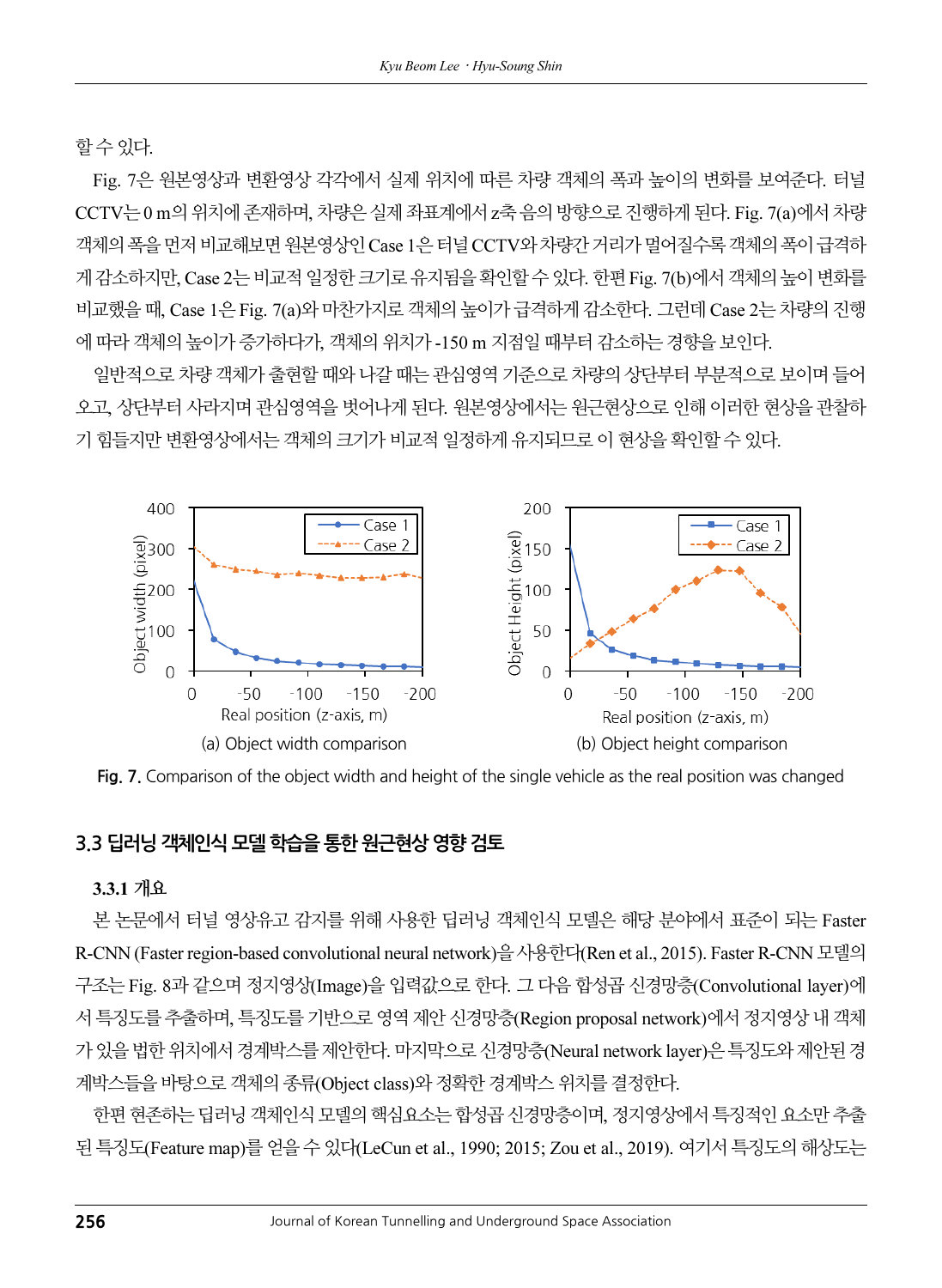입력값으로 사용된 원본영상보다 줄어드며, 이 특징으로 인해 딥러닝 객체인식 모델은 객체의 크기가 작으면 객 체의 특징을 남기기 어려우므로 학습 및 추론이 상대적으로 어려워진다(Eggert et al., 2017). 이러한 특성은 첫번 째 실험에서 터널 CCTV와 멀어질수록 Case 1의 차량 객체 크기가 작아지는 것을 감안했을 때, Case 1에 대한 딥 러닝 모델의 객체인식 성능이 상대적으로 떨어질 것이라 추정할 수 있다. 반면에 Case 2는 먼 거리에 존재하는 객 체의 크기가 확대되므로, 딥러닝 모델의 객체인식 성능이 Case 1보다 높을 것으로 기대할 수 있다.



Fig. 8. Simple structure of faster R-CNN

#### 3.3.2 실험 방법

본 논문에서는 동일한 조건에서 동일한 객체에 대하여 Case 1과 Case 2를 각각 학습한 딥러닝 모델에 대하여 객체인식 성능 지표인 평균 정밀도(Average precision, AP)라는 지표를 통해 비교하였다(Zhu, 2004). 또한 Case 1과 Case 2의 객체인식 추론성능 비교 검토를 통해 동일한 CCTV에서 터널 영상유고시스템의 영상유고 가탐거 리에 대해 고찰하였다. 따라서 두 모델에 대한 AP값 비교는 터널 CCTV와 차량 객체간 거리에 따라 진행할 것 이다.



Fig. 9. Criteria for dividing sections in one image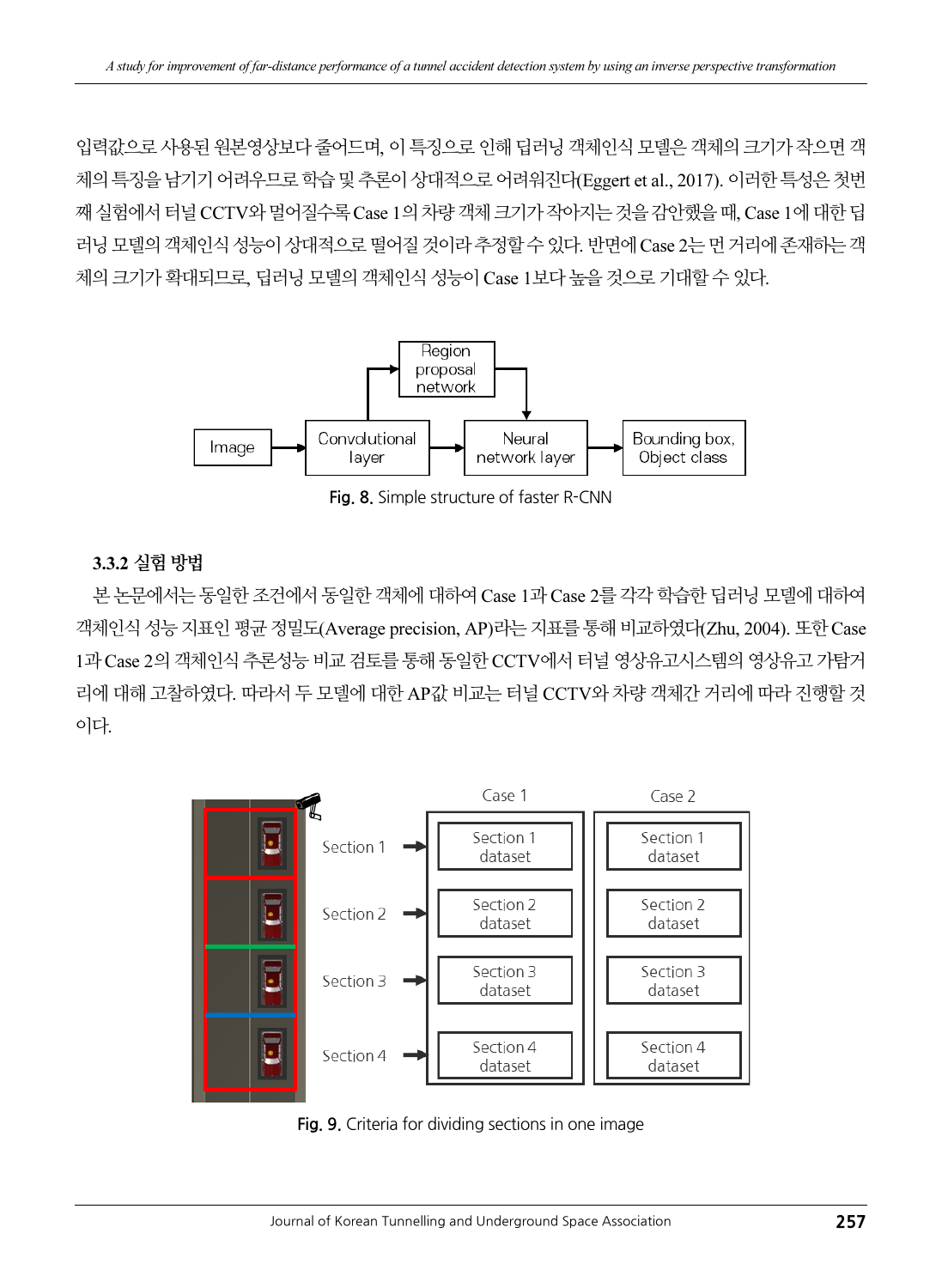이에 따라 Fig. 9와 같이 터널 CCTV로부터의 거리가 200 m 지점까지 관심영역을 설정한 다음 50 m 간격으로 4개의 구간으로 영역을 분할하여 각 구간마다 Case별AP값 비교를 진행하였다. 각 구간별로 차량 객체를 구분하 는 기준은 차량 경계박스의 y 최소값과 y 최대값의 평균을 기준으로 구분하였다.

본 논문은 같은 객체에 대하여 레이블링된 경계박스와 추론된 경계박스를 비교할 때, 두 경계박스간 겹치는 비 율을 말하는 IoU (Intersection over Union)를 기준으로 참 또는 거짓을 판별하였으며(Padilla et al., 2021) 본 논 문에서는 참과 거짓을 판별하는 하이퍼파라이터인 IoU의 임계값(Threshold)을 0.5로 설정하였다.

#### 3.3.3 실험 조건

두 Case에 대한 딥러닝 데이터셋은 상기 설명한대로 동일한 영상에 대해 조건을 나눈 다음 레이블링을 진행하 였으며 그 현황을 Table 1에서 확인할 수 있다. Table 1에서 두 Case는 모두 영상의 폭과 높이가 각각646, 324로 동일하다. 딥러닝 데이터셋은 학습용 데이터셋(Train dataset)과 검증용 데이터셋(Test dataset)으로 나누었으며, 두 데이터셋에 대한 비중은 정지영상 개수 기준 각각 8:2의 비율로 나누었다. 본 논문에서 두 Case의 AP값 비교 는 검증용 데이터셋에서만 비교를 진행할 것이므로, 구간 분할은 검증용 데이터셋만 진행하였다.

| Experiment case | Dataset type | <b>Experiment section</b> | Number of images | Number of car objects |
|-----------------|--------------|---------------------------|------------------|-----------------------|
| Case 1          | Train        | 421                       |                  | 1,387                 |
|                 | Test         | Section 1                 | 58               | 111                   |
|                 |              | Section 2                 | 55               | 87                    |
|                 |              | Section 3                 | 63               | 83                    |
|                 |              | Section 4                 | 70               | 92                    |
|                 |              | <b>Total</b>              | 106              | 373                   |
| Case 2          | Train        |                           | 421              | 1,387                 |
|                 | Test         | Section 1                 | 59               | 104                   |
|                 |              | Section 2                 | 63               | 91                    |
|                 |              | Section 3                 | 62               | 83                    |
|                 |              | Section 4                 | 67               | 95                    |
|                 |              | <b>Total</b>              | 106              | 373                   |

Table 1. Deep learning dataset status for each case

딥러닝 모델의 하이퍼파라미터의 경우, 학습율(Learning rate)는 0.0001, 정지영상에 대한 배치크기(Batch size) 는 1, 학습회수(Epoch)는 100으로 설정하여 학습을 진행하였다. 합성곱 신경망층은 50층으로 구성된 ResNet (Residual network)을 사용하였다(He et al., 2016).

그리고 실험 대상 하드웨어 및 소프트웨어 조건은 AMD RYZEN 1800X, NVIDIA GTX 1080TI 11GB 사양을 가진 컴퓨터와 Python 3.7, Tensorflow 1.15.5 버전 소프트웨어로 딥러닝 모델의 학습을 진행하였다.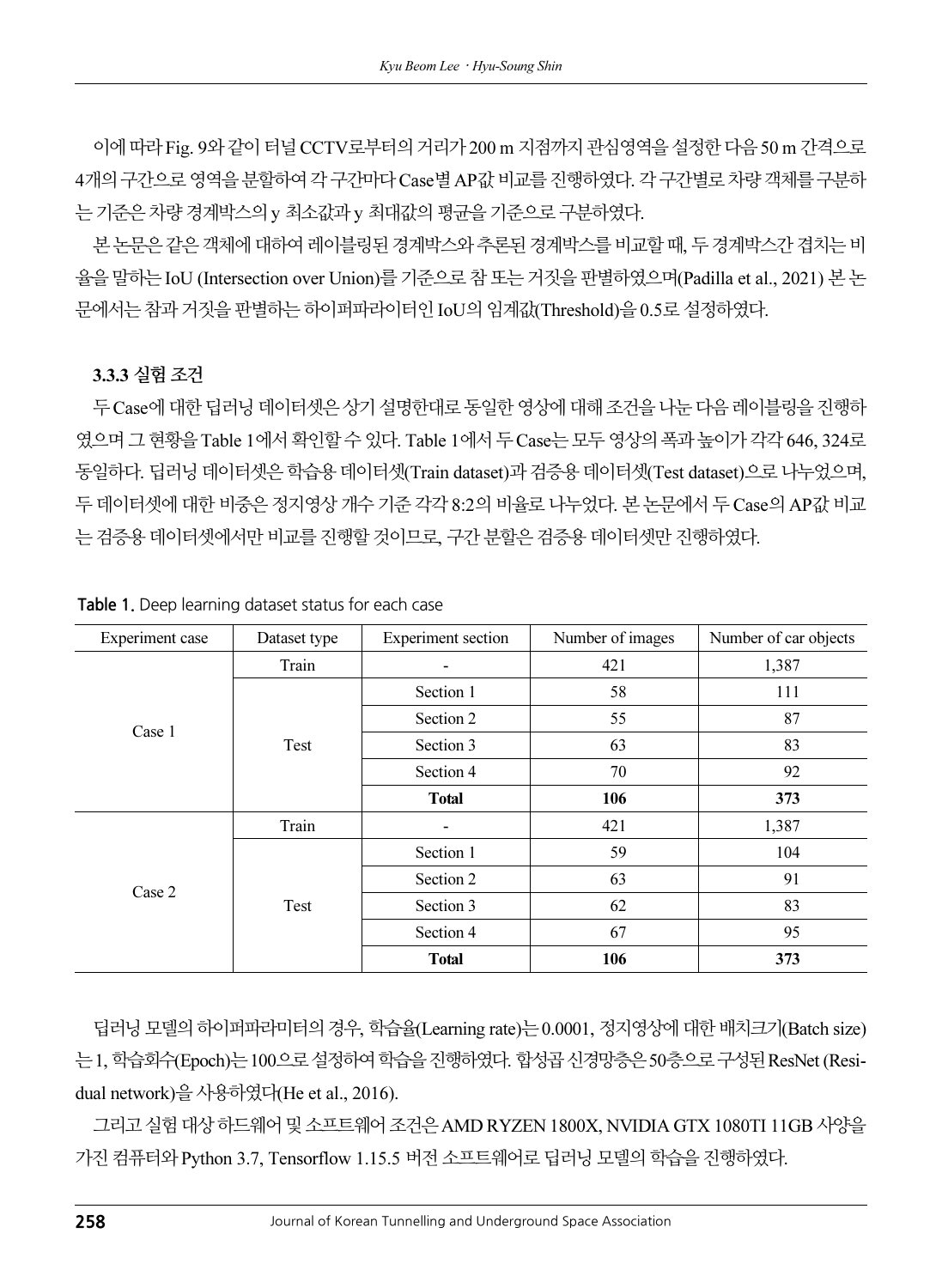#### 3.3.4 실험 결과

본 논문의 실험결과는 Table 2와 같이 4개의 구간으로 나누어진 검증용 데이터셋에 대한 AP값으로 비교 검토하 였다. 추가적으로 보다 상세한 분석을 위해 Table 2에서는 각Case마다 AP값증감률을 기술하였다. AP값증감률 은 각 Section에서 Section 1과 비교하였을 때 AP값이 얼마나 감소하거나 증가하였는지를 백분율로 나타낸다.

| Table 2. AP value result and the rate of change according to the inference by section of the deep learning model |
|------------------------------------------------------------------------------------------------------------------|
| for each case in the test dataset                                                                                |

| Experiment case | Category       | Section 1 | Section 2 | Section 3  | Section 4  |
|-----------------|----------------|-----------|-----------|------------|------------|
| Case 1          | AP value       | 0.9737    | 0.9153    | 0.8169     | 0.8595     |
|                 | Rate of change | $0.00\%$  | $-6.00\%$ | $-16.10\%$ | $-11.73\%$ |
| Case 2          | AP value       | 0.9369    | 0.9457    | 0.8971     | 0.9647     |
|                 | Rate of change | $0.00\%$  | $0.94\%$  | $-4.25%$   | 2.97%      |

먼저 Case 1에서는 Section 1의 AP가 0.9737으로 매우 높은 값을 보이고 있다. 이는 같은 Section에서 Case 2 보다 0.0368 높은 수치 값인데, 원근현상에 의해 터널 CCTV와 가까운 지점에서는 객체가 매우 크게 보이므로 큰 객체들에 대한 딥러닝 모델의 객체인식 성능이 가장 높았다고 판단할 수 있다. 그런데 Section 2에서 Case 1의 AP 값은 0.9153, Section 3에서는 0.8169, Section 4에서는 0.8595로 감소하였다. 이러한 경향을 증감률로 환산하여 분석해보면 터널 CCTV와 멀어질수록 AP가 크게 하락하는 경향을 확인할 수 있다. 즉 원본영상은 겉보기 속도 및 객체크기를 비교할 때와 마찬가지로 원근현상의 영향으로 인해 터널 CCTV와 먼 지점에서 딥러닝 모델의 객 체인식 성능이 떨어지는 것으로 판단된다.

한편 Case 2에서 Section 1의 AP는 Case 1의 AP값보다 작정 정확도 수준에서 다소 낮지만, Section 2부터 Section 4까지 Case 2의 AP값은 같은 Section에서 Case 1의 AP값보다 각각0.0304, 0.0802, 0.1052 큰 정확도 차 이를 보였다. 증감률로 판단해보면 Case 2에서는 터널 CCTV와 멀어져도 AP가 감소하지 않고 비교적 일정한 정 확도 성능을 유지하는 경향을 보인다. 이는 Case 2의 경우 역 원근변환을 통하여 먼 지점의 차량 객체의 크기가 가 까운 지점에 있을 때 크기와 유사하게 유지되는데 기인한 것으로 판단된다.

이러한 결과들을 종합했을 때 Case 2와 같이 역 원근변환을 통해 다소 일그러진 객체의 형상이나 선명도가 떨 어지는 특성 보다는 객체 형상의 일관성을 유지할 수 있다면 객체의 크기 유지가 객체인식 성능에 더욱 유리하게 작용한다는 것을 알 수 있다.

### 4. 결 론

본 논문은 터널 CCTV에서 발생하는 심한 원근현상을 극복하기 위해 터널 영상유고시스템에서 역 원근변환 기법을 도입하였다. 이 기법을 통한 원근현상 완화를 확인하기 위해 동일한 관심영역을 설정한 다음 원본영상과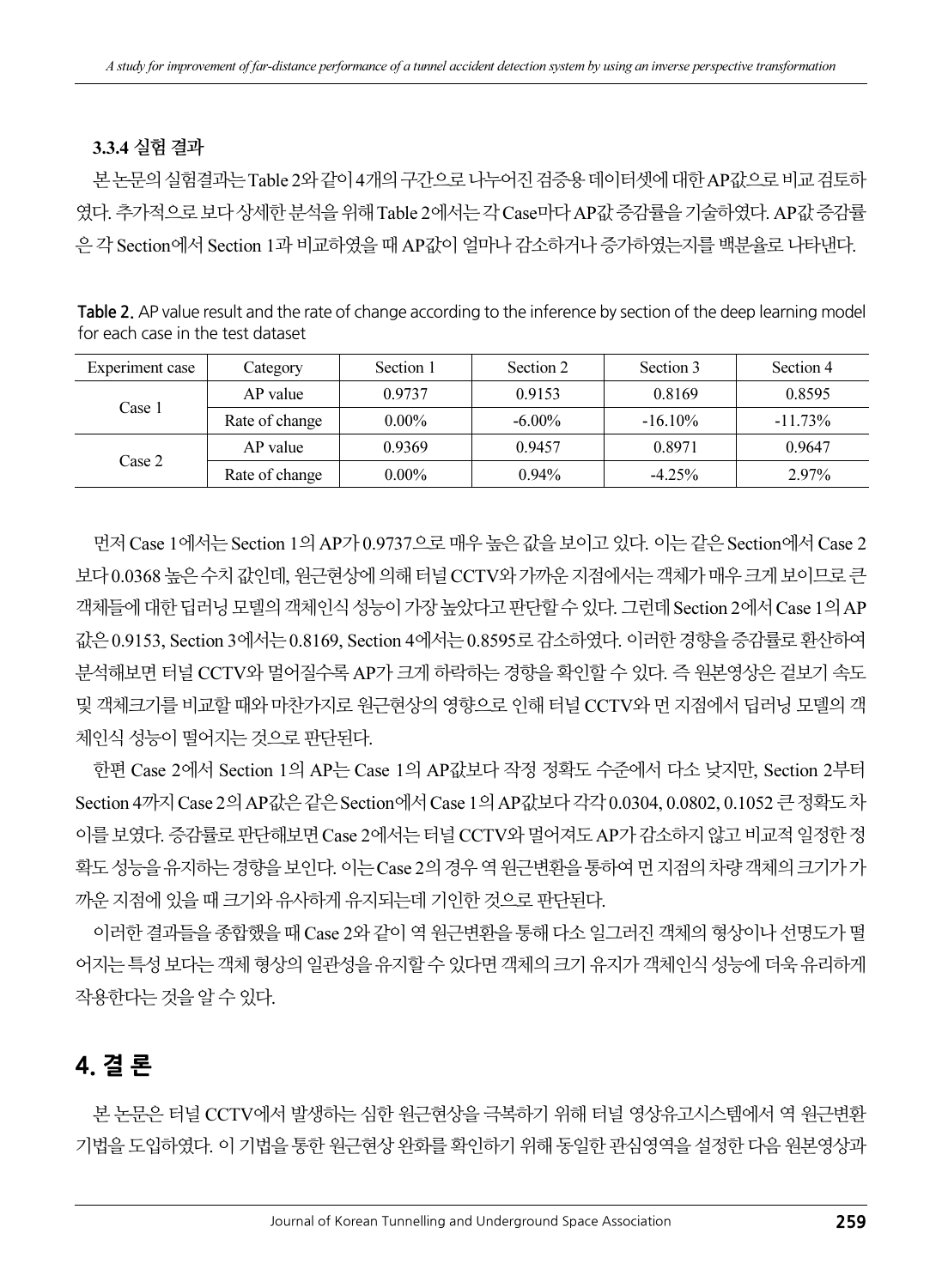변환영상을 생성하였다. 본 논문의 실험은 먼저 정속으로 주행하는 차량에 대해 실제 위치에 따른 겉보기 속도와 크기를 비교함으로써, 변환영상에서 원근현상으로 인한 속도 및 크기의 변화에 대한 영향을 줄일 수 있다는 것을 확인하였다.

그 다음 원본영상과 변환영상에 대한 딥러닝 데이터셋을 각각 제작하여 동일한 조건으로 딥러닝 모델을 학습 하였다. 그리고 딥러닝 모델의 객체인식 성능 분석은 일반적인 터널 내 CCTV 설치간격인 200 m 거리까지 거리 별로 50 m씩 4개의 구간으로 나누어 구분하여 수행하였다. 그 결과 터널 CCTV와 최 인접한 구간에서는 원본영 상이 유리할 수 있지만 멀어 질수록 변환영상을 사용하는 것이 확연히 우수한 객체인식 성능을 낼 수 있음을 알 수 있었다. 또한 변환영상을 사용한 경우는 50 m 이내 근접 구간에서 확보할 수 있는 수준의 객체인식 성능을 대상객 체가 멀어져도 어느정도 객체인식 성능을 유지할 수 있음을 알 수 있었다. 이러한 결과들을 종합했을 때, 다음과 같은 결론을 얻을 수 있었다.

- 1. 터널 영상유고시스템을 구성할 때, 터널 CCTV 간격이 50 m 이내의 초 근접 구간에서는 원본영상을 이용하여 도 어느정도 객체인식 성능 확보가 가능하다. 따라서 대부분 원본영상을 사용한 기존의 영상유고시스템들도 가탐 거리를 제한한다면 큰 문제가 없을 것으로 판단된다. 즉 원본영상을 사용하는 터널 영상유고시스템을 사 용할 시, 터널 CCTV 설치 간격을 조밀하게 추가 설치한다면 영상유고시스템의 운영상에 큰 문제가 없을 수 있다.
- 2. 하지만 터널 CCTV 간격이 50 m를 초과하는 현장에서는 변환영상을 사용하는 것이 유리하다. 이는 대부분의 터널 현장이 도로터널 방재시설 설치 및 관리지침에 의거하여 200 m 전후 간격으로 설치되어 있고, 원근효과 의 영향을 최소화한 변환영상을 사용한다면, 영상유고시스템 운영을 위한 추가적인 CCTV 설치 없이도 기 설 치된 CCTV 설비를 활용하여 영상유고시스템을 연결해 음영구간없이 자동 영상유고 관제를 진행할 수 있음 을 의미한다.

본 논문에서는 터널 내 열악환경 조건을 감안하여 거리별 영상유고 성능을 이론적으로 고찰하기 위해 가상 터 널 영상을 제작하여 실험에 활용하였으나, 다수 차량들의 앞뒤겹쳐보임 등 원근현상과 연계된 보다 열악한 현장 영상조건에서 본 논문에서 제안한 변환영상 활용 효과가 더욱 배가될 수 있다. 이에 대해서는 실제 터널현장의 CCTV 영상을 통한 연구를 진행 후 차기 논문을 통해 추가 보고될 예정이다.

### 감사의 글

본 연구는 과학기술정보통신부 한국건설기술연구원 연구운영비지원(주요사업)사업으로 수행되었습니다(과 제번호 20220124-001, 극한건설 환경 구현 인프라 및 TRL6 이상급 극한건설 핵심기술 개발).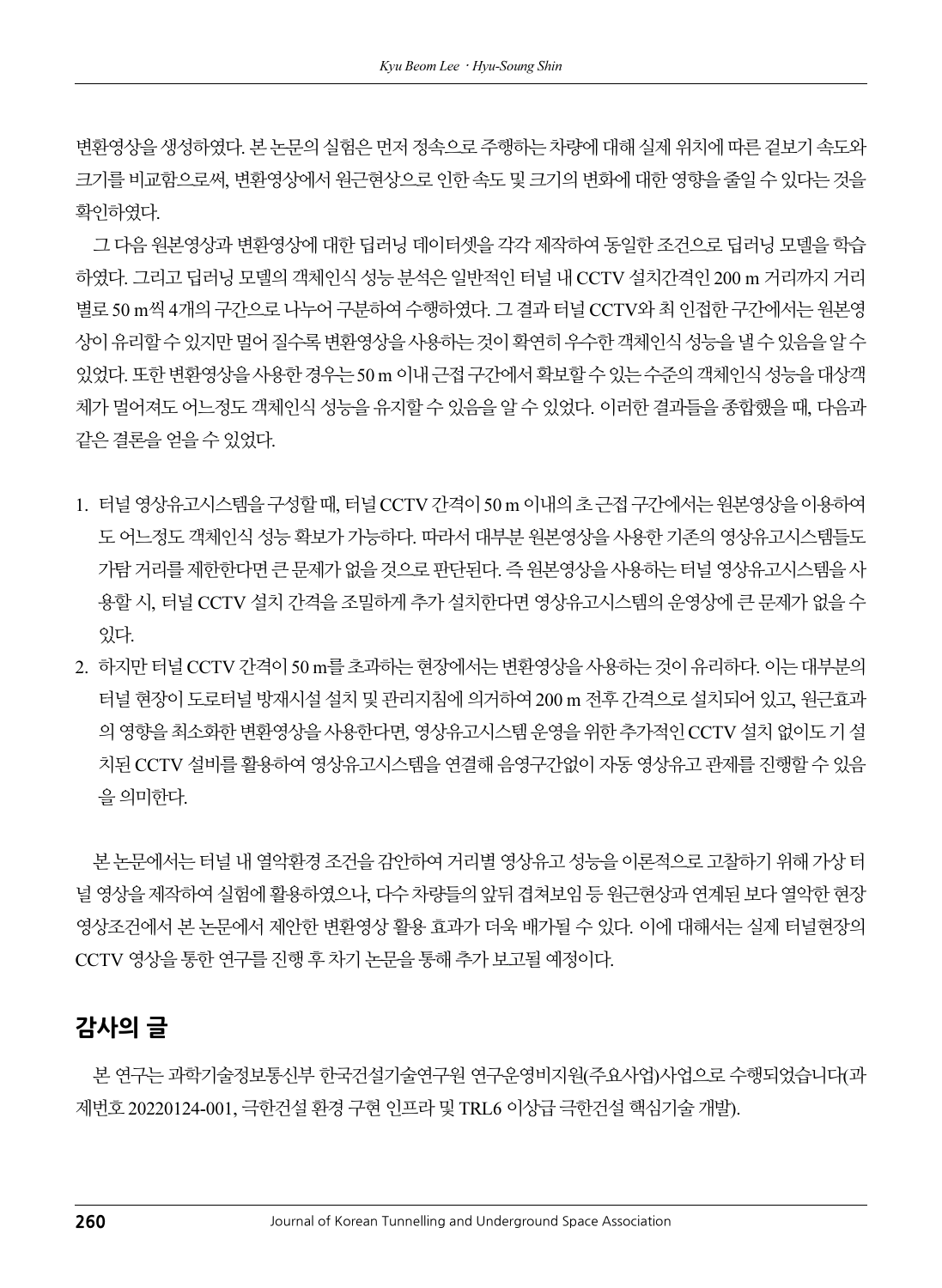### 저자 기여도

이규범은 연구 개념 및 설계, 원고 작성을 하였고, 신휴성은 원고 검토, 데이터 수집 및 데이터 분석을 하였다.

### References

- 1. Bertozz, M., Broggi, A., Fascioli, A. (1998), "Stereo inverse perspective mapping: theory and applications", Image and Vision Computing, Vol. 16, No. 8, pp. 585-590.
- 2. Eggert, C., Brehm, S., Winschel, A., Zecha, D., Lienhart, R. (2017), "A closer look: small object detection in faster R-CNN", Proceedings of the 2017 IEEE International Conference on Multimedia and Expo (ICME), Hong Kong, pp. 421-426.
- 3. Galeano, D.B., Devy, M., Boizard, J.L., Filali, W. (2011), "Real-time architecture on FPGA for obstacle detection using inverse perspective mapping", Proceedings of the 2011 18th IEEE International Conference on Electronics, Circuits, and Systems, Beirut, pp. 788-791.
- 4. Gyeonggi Province (2022), Road tunnel information status (open standard).
- 5. He, K., Zhang, X., Ren, S., Sun, J. (2016), "Deep residual learning for image recognition", Proceedings of the IEEE Conference on Computer Vision and Pattern Recognition, Las Vegas, pp. 770-778.
- 6. Juliani, A., Berges, V.P., Teng, E., Cohen, A., Harper, J., Elion, C., Goy, C., Gao, Y., Henry, H., Mattar, M., Lange, D. (2018), "Unity: A general platform for intelligent agents", arXiv preprint, arXiv:1809.02627.
- 7. LeCun, Y., Boser, B., Denker, J., Henderson, D., Howard, R., Hubbard, W., Jackel, L. (1990), "Handwritten digit recognition with a back-propagation network", Advances in Neural Information Processing Systems, pp. 396-404.
- 8. LeCun, Y., Yoshua, B., Hinton, G. (2015), "Deep learning", Nature, Vol. 521, pp. 436-444.
- 9. Lee, E.S., Choi, W., Kum, D. (2019), "Bird's eye view localization of surrounding vehicles: longitudinal and lateral distance estimation with partial appearance", Robotics and Autonomous Systems, Vol. 112, pp. 178-189.
- 10. Lee, H.S., Jeong, S.H., Lee, J.W. (2011), "Real-time lane violation detection system using feature tracking", The KIPS Transactions: Part B, Vol. 18, No. 4, pp. 201-212.
- 11. Mallot, H.A., Bülthoff, H.H., Little, J.J., Bohrer, S. (1991), "Inverse perspective mapping simplifies optical flow computation and obstacle detection", Biological Cybernetics, Vol. 64, No. 3, pp. 177-185.
- 12. Min, Z., Ying, M., Dihua, S. (2019), "Tunnel pedestrian detection based on super resolution and convolutional neural network", Proceedings of the 2019 Chinese Control and Decision Conference (CCDC), Nanchang, pp. 4635-4640.
- 13. MOLIT (2010), ITS project implementation guidelines, Ministry of Land, Infrastructure and Transport.
- 14. MOLIT (2021), Guideline of installation and management of disaster prevention facilities on road tunnels, Ministry of Land, Infrastructure and Transport.
- 15. Padilla, R., Passos, W.L., Dias, T.L., Netto, S.L., da Silva, E.A. (2021), "A comparative analysis of object detection metrics with a companion open-source toolkit", Electronics, Vol. 10, No. 3, 279.